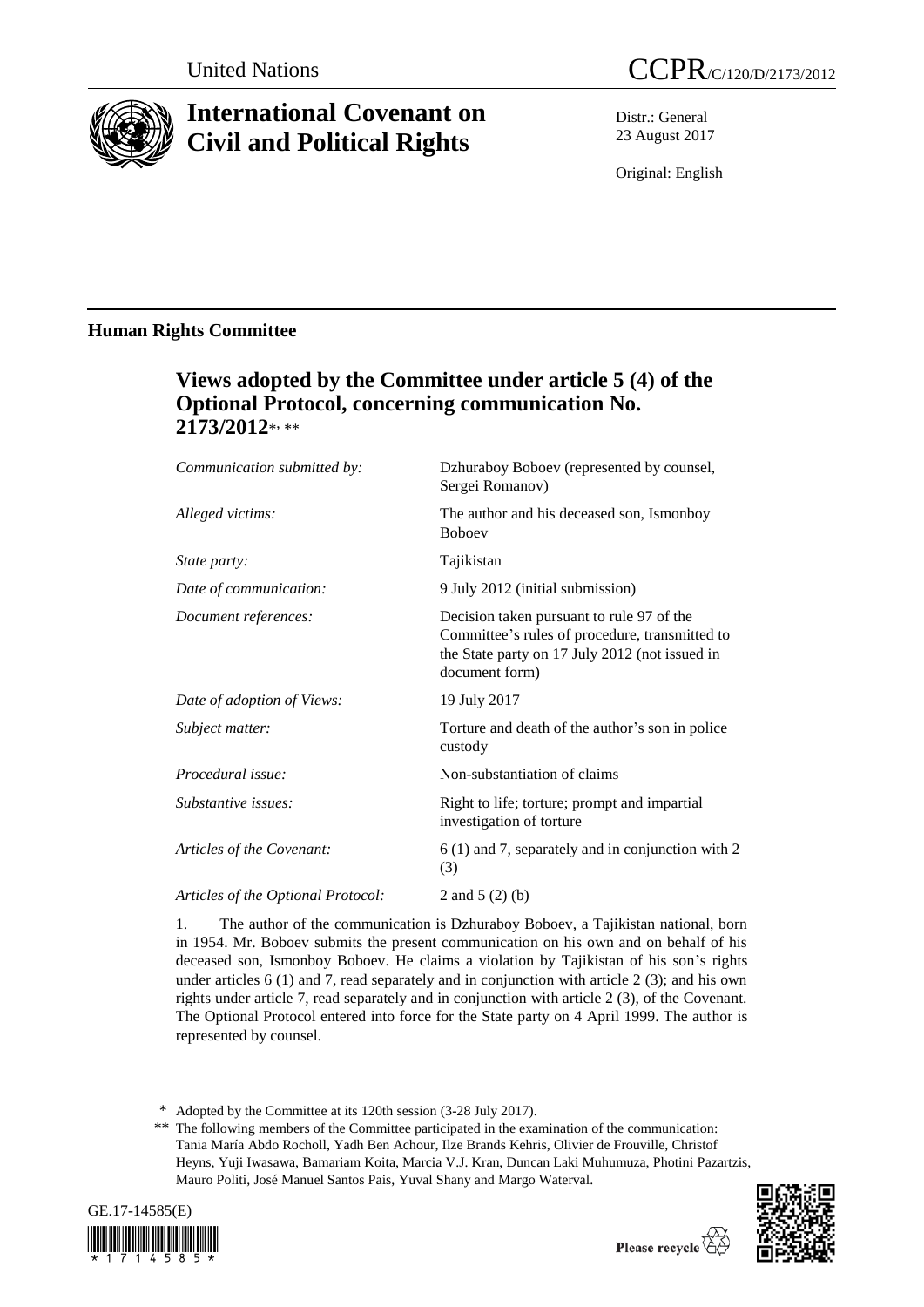#### **The facts as submitted by the author**

2.1 For several years, $<sup>1</sup>$  the author's son, Ismonboy Boboev, had been residing in the</sup> Russian Federation and had acquired that country's citizenship. The author's son travelled to Tajikistan to visit his parents and take back his daughter, who was visiting her grandparents.

2.2 On 19 February 2010, at around noon, the author's son was arrested in the city of Isfara. The arrest occurred near the city's main mosque, and the arresting officers informed the author's son that he was suspected of membership in the extremist organization called "The Islamic Movement of Turkestan". <sup>2</sup> When friends of the author's son noticed his absence, they called his mobile phone. The phone was answered by officer F.S., who introduced himself as a police officer and informed the friends that Ismonboy Boboev had been arrested and subsequently transferred to the city of Khudzhand.

2.3 The author claims that he immediately contacted the police departments in both Isfara and Khudzhand. Both police departments, however, refused to provide any information relating to his son's whereabouts. On 20 February 2010, the author was informed that his son was dead.

2.4 Upon receiving this information, the author went to the police department in Khudzhand and requested to see the record of his son's arrest. The police refused to provide any documents. The author then demanded to see his son's body. He was taken to the criminal forensics department where his son's body was kept.

2.5 The author's son's body had clear signs of beating, bruises below the knees and dark marks of what he thought were electric burns on his fingers. The author requested a document recording the signs of torture and that his son had died as a result of beating. The medical experts refused to issue such a document and insisted that the author's son had arrived at the police station with bruises and electric burns and his death occurred because "he choked on his own tongue".

2.6 On 23 February 2010, the author asked the police in Khudzhand to inform him about the investigation into his son's death. The police told him that they had not launched such an investigation since there was no report by forensics experts as yet. The author demanded that an investigation be launched, nevertheless, and went to meet with the local administration. He also wrote letters to the President of Tajikistan, the Prosecutor General and other officials.

2.7 The criminal investigation into the death of Ismonboy Boboev was finally launched on 5 March 2010, some 14 days after his death. The investigation named F.S. and A.M., two officers of the Sughd Region police who had arrested Ismonboy Boboev, as suspects.

2.8 On 10 March 2010, the criminal forensics experts issued their first report. The report stated that the cause of death was "mechanical asphyxiation" as a result of swallowing one's own tongue. The report, however, did not state why the author's son had swallowed his tongue. On 29 March 2010, in addition to the initial charge of murder, the suspects, F.S. and A.M., were also charged with abuse of power, and on 31 March 2010, with extortion. On an unknown date, all three criminal charges were combined into one.

2.9 The author requested that another autopsy be performed. That was done and the results were issued on 6 April 2010 by the State Regional Centre for Criminal Forensics. This second forensic medical examination concluded that the author's son died of an electrical injury and severe heart and respiratory failure, which, the author submits, shows clearly that his son was tortured and died as a result of torture and ill-treatment.

2.10 On 25 June 2010, the criminal case was "suspended" owing to health issues of the two suspects, police officers F.S. and A.M. The case remains suspended as of the date of the submission of the present communication. During that time, F.S. left the police force on

 $<sup>1</sup>$  The author does not specify exact dates.</sup>

<sup>&</sup>lt;sup>2</sup> According to the author, the arrest was carried out by the Office for Combating Organized Crime, Department of Internal Affairs, Sughd Region.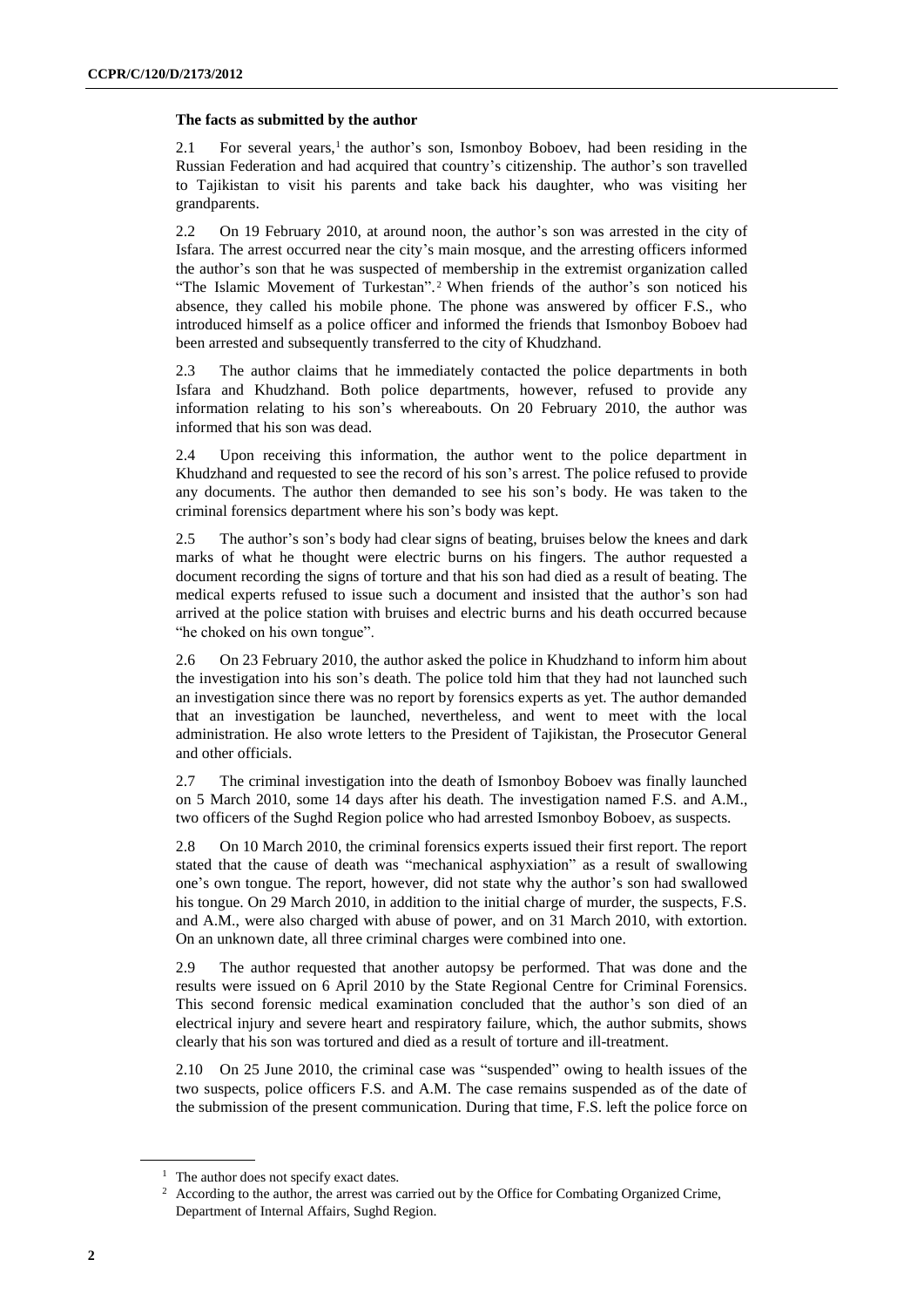his own volition, and A.M. was promoted to Deputy Chief of the Sughd Regional Police Department. In 2011, A.M. was dismissed from the police force.

2.11 The author filed numerous complaints, including with the Prosecutor's Office, the President of Tajikistan and other government agencies, requesting that they facilitate an investigation into the death of his son. The author received two replies from the Prosecutor's Office of the Sughd Region, dated 15 July 2010 and 7 February 2012, stating that the Prosecutor's Office was continuing the investigation. The Prosecutor's Office informed the author that it was taking steps to interview a key witness, N.M., who resided in the Russian Federation.<sup>3</sup>

2.12 On 3 October 2011, the author was able to obtain legal assistance from the nongovernmental organization, "Independent Centre for Protection of Human Rights". On 7 October 2011, counsel for the author requested the Prosecutor's Office of the Sughd Region and the Prosecutor General's Office permission to access the files of the criminal investigation. The request was rejected based on article 42, paragraph 2 (8) of the Criminal Procedure Code of Tajikistan, which states that victims in criminal cases may obtain access to the files only after completion of the investigation.

2.13 On 20 October 2011, the author filed a complaint to the Constitutional Court of Tajikistan, requesting it to pronounce on whether article 42, paragraph 2 (8) of the Criminal Procedure Code of Tajikistan was in compliance with the provisions of the Constitution of Tajikistan, the provisions of articles 6 and 7, read in conjunction with article 2 (3), of the International Covenant on Civil and Political Rights, and the provisions of article 2 (3) of the Convention against Torture and Other Cruel, Inhuman or Degrading Treatment or Punishment. On 15 May 2012, the Constitutional Court of Tajikistan rejected the author's complaint, declaring the provisions of article 42 to be constitutional, and stating that the examination of the criminal case file during the preliminary investigation "would weaken" the investigation process.

#### **The complaint**

3.1 The author claims a violation of his son's rights under articles 6 (1) and 7 of the Covenant, because his son's death resulted from torture inflicted by the police officers, and the inadequate investigation conducted by the State party's authorities was an attempt to conceal the crimes committed by its agents. The author refers to the Committee's jurisprudence in *Eshonov v. Uzbekistan*<sup>4</sup> and its general comment No. 6 (1982) on the right to life in support of his arguments.

3.2 The author also claims that, in the light of the violent death of his son, the State party was under an obligation to initiate an investigation into the circumstances of his son's death, including questioning witnesses and punishing those who were guilty; failure to do that constitutes a violation of his son's rights and his own rights under article 2 (3), read in conjunction with articles 6 (1) and 7, of the Covenant.

3.3 The author further claims a violation of his rights under article 7 of the Covenant, because for two years he has been living in constant psychological stress, as he did not know what exactly happened to his son, which, he alleges, constitutes cruel and inhuman treatment.

3.4 The author claims a violation of his rights under articles 6 (1) and 7, separately and in conjunction with article 2 (3), of the Covenant, with regard to the application of article 42 (2) (8) of the Criminal Procedure Code of Tajikistan, which denied his right to access the files of the criminal case. The author refers to the Committee's jurisprudence in *Sathasivam and Saraswathi v. Sri Lanka*<sup>5</sup> and its general comment No. 31 (2004) on the nature of the general legal obligation imposed on States parties to the Covenant in support of his argument that a criminal investigation and consequential prosecution are necessary

<sup>&</sup>lt;sup>3</sup> N.M. was recognized as a witness and as a victim, since he claimed to have been tortured by the same police officers. The results of that interview, if it ever occurred, were not provided by either the author or the State party.

<sup>4</sup> Communication No. 1225/2003, Views adopted on 22 July 2010.

<sup>5</sup> Communication No. 1436/2005, Views adopted on 8 July 2008.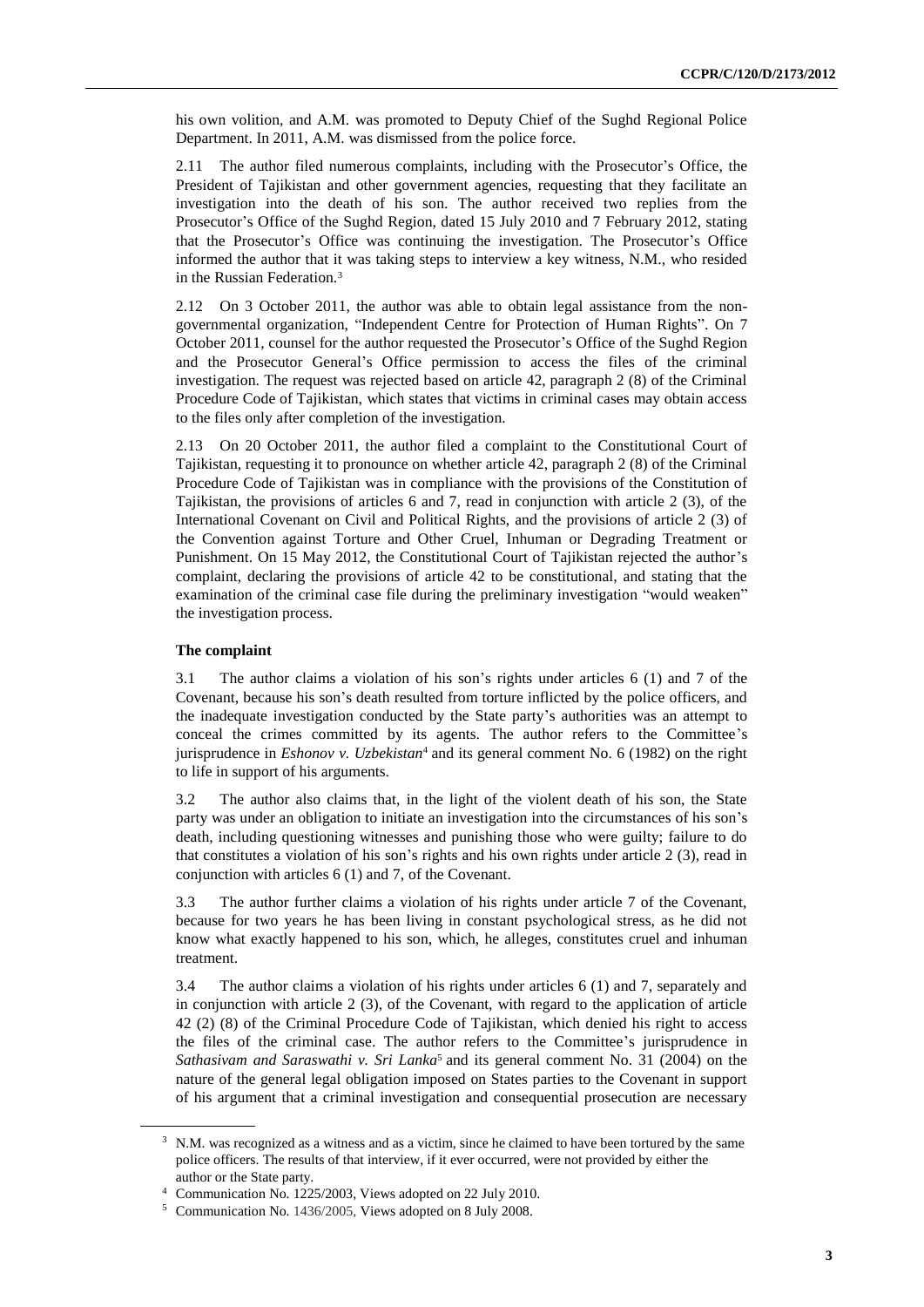remedies for violations of human rights such as those protected by articles 6 and 7 of the Covenant. He also claims that access to the files of the criminal case was necessary to ensure an effective investigation of the case.

#### **State party's observations on admissibility and merits**

4.1 On 22 August 2013 and 3 April 2014, the State party provided its observations on the admissibility and merits of the present communication.

4.2 The State party submits that on 19 February 2010, the author's son was detained by several police officers on suspicion of being a member of the criminal group known as "The Islamic Movement of Turkestan". He was brought to the police station and on that same day, he died in the office of the chief of the police unit. The city Prosecutor's Office was informed about the incident.

4.3 The State party also submits that a forensic examination was ordered and carried out from 20 February to 2 March 2010. The examination concluded that the death of Ismonboy Boboev was the result of "mechanical asphyxiation" because Mr. Boboev swallowed his tongue, and not as a result of electric shock. The bruises on Mr. Boboev's hands and knees were considered as "light bodily injuries".<sup>6</sup>

4.4 Given that Ismonboy Boboev's death occurred at the police station and further to the requests from the relatives of the deceased, the Prosecutor's Office initiated a criminal investigation under article 104 (murder) of the Criminal Code of Tajikistan.

4.5 Mr. Boboev's relatives disagreed with the findings of the initial autopsy examination and requested a second examination, which was carried out on 3 April 2010, and results were issued on 6 April 2010. The experts could not definitively ascertain the cause of death, but did not exclude that it was due to electric shock.

4.6 The Prosecutor's Office also questioned two suspects in the case, police officers A.M. and F.S. Both officers testified that they had no information regarding the cause of Ismonboy Boboev's death, and that they did not torture him while he was in detention.

4.7 The criminal investigation was later suspended owing to health issues of the two suspects. On 29 August 2012, the Prosecutor General's Office reopened the criminal investigation and referred it to the Prosecutor's Office of Sughd Region. The Prosecutor's Office could not reconcile the differences in the two autopsy reports and considered the "question of appointing a comprehensive criminal forensics examination".<sup>7</sup>

4.8 The State party further submits that the Prosecutor's Office had also considered "additional investigative actions". <sup>8</sup> Given the foregoing, the investigation remains open and torture has not been established as the cause of Ismonboy Boboev's death. The initial delay in the investigation process was owing to the "non-obviousness of the circumstances of the incident", "absence of witnesses" and the "necessity to gather appropriate evidence".

4.9 The State party claims that the author did not exhaust all available domestic remedies and the communication must be considered inadmissible.

4.10 The State party denies the author's allegations that he did not have access to the results of the criminal investigation into his son's death. It states that Ismonboy Boboev's relatives "were informed" about the results of both autopsies. All complaints and requests sent by his relatives to different government agencies were carefully considered and "appropriate responses" were provided.

4.11 Under article 42 of the Criminal Procedure Code of Tajikistan, the victim in the criminal case and his or her representatives cannot have access to the criminal investigation case file while it is ongoing. Access can only be granted after the investigation is completed. That was confirmed by the Constitutional Court of Tajikistan.

<sup>&</sup>lt;sup>6</sup> The State party does not provide any further information regarding these injuries.

<sup>&</sup>lt;sup>7</sup> The State party does not provide any further information on the examination.

<sup>8</sup> No further information is provided.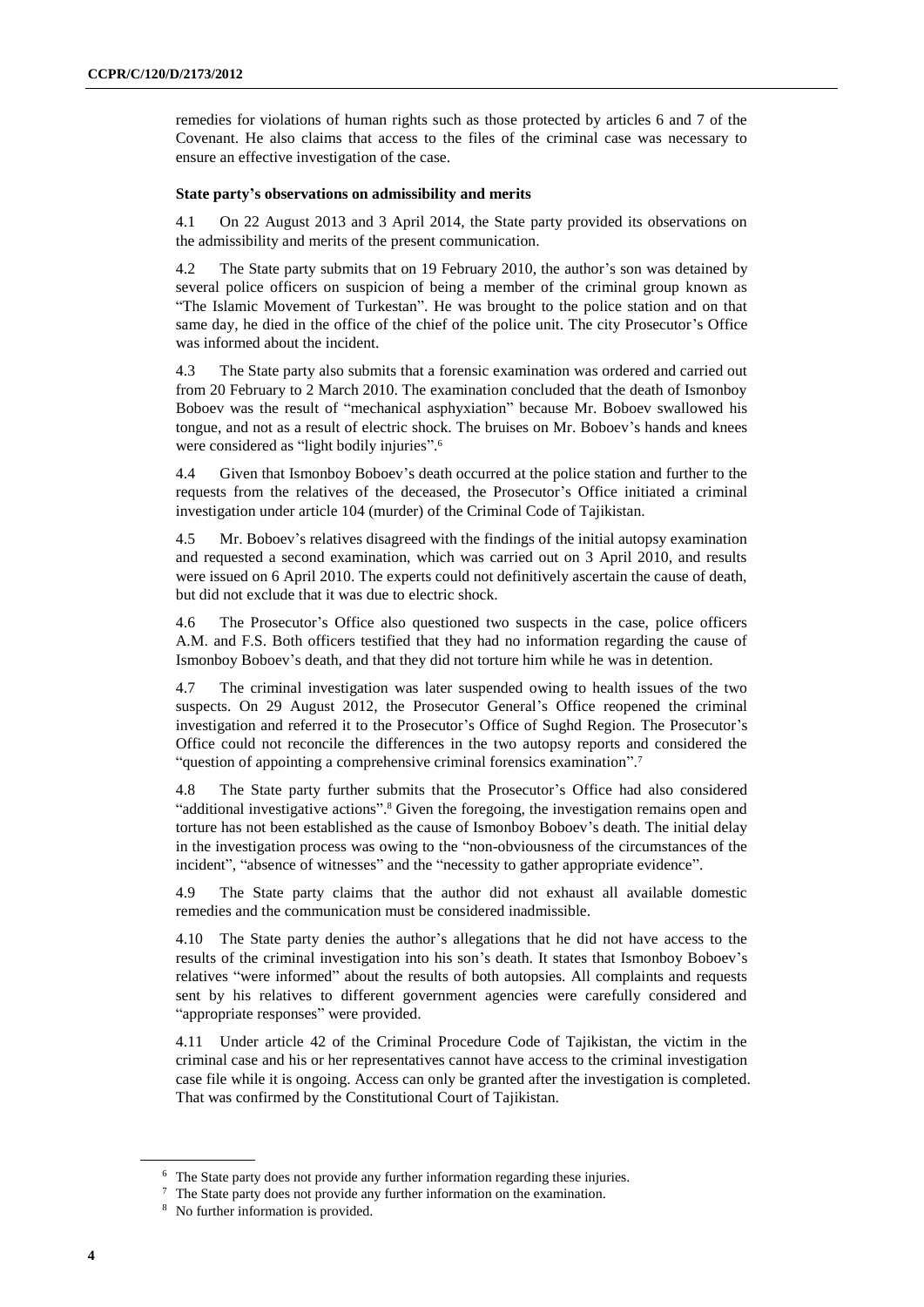#### **Author's comments on the State party's observations on admissibility and merits**

5.1 On 4 November 2013 and 3 July 2014, the author provided his comments on the State party's observations on admissibility and merits. Specifically with regard to the State party's argument that the communication should be considered inadmissible, the author submits that he has exhausted all domestic remedies.

5.2 In addition to complaints to the Prosecutor's Office, which were submitted on 7 and 27 July 2012, the author also submitted a complaint to the Sughd Regional Court on 27 March 2013, claiming that the suspension of the investigation into the allegations of torture of his son was unlawful. On 10 April 2013, the Sughd Regional Court agreed with the author and ordered the Prosecutor's Office to reopen the investigation. The cassation panel of the Sughd Regional Court and the Supreme Court of Tajikistan both affirmed that decision. Despite that decision on the part of the courts, the Prosecutor's Office did not conduct any investigative actions.

5.3 The author reiterates that he filed a complaint with the Constitutional Court of Tajikistan regarding the denial of his right to access materials of the criminal investigation.

5.4 As for the merits of the communication, the author contends that the State party failed to provide any information that would explain Ismonboy Boboev's death. The State party claims that the author's son was detained on suspicion of being a member of the "Islamic Movement of Turkestan". However, to date, neither the author nor his representatives have received a single piece of evidence confirming that his son was a member of this extremist group or that he had committed any crimes.

5.5 The author submits that the results of the autopsy dated 6 April 2010 indicate that Ismonboy Boboev's death could have occurred as a result of an electric shock.

5.6 The State party's submission also shows that the authorities were not interested in conducting a prompt, impartial and effective investigation of the torture allegations made by the author. The authorities failed to take any investigative actions prior to the submission of the complaint to the Committee as well as and after the submission of the complaint, despite numerous requests from the author.

#### **Additional submissions by the parties**

### *By the State party*

 $6.1$  On 19 September 2014,<sup>9</sup> the State party reiterated its position regarding the present communication, emphasizing that it had done everything to investigate the circumstances of Ismonboy Boboev's death. The investigators questioned all relevant witnesses, including two police officers, A.M. and F.S., who had arrested him, and both denied involvement in his death.

6.2 It confirmed that the investigation had been suspended and reopened several times, but the suspensions were owing to the health issues<sup>10</sup> of the two suspects in the case. On 6 February 2014, the investigation was reopened and remains open to this day. As submitted previously, the relatives of the deceased were kept informed of developments in the investigation.

### *By the author*

7.1 The author submitted that the investigation could not be postponed indefinitely and still be considered effective. He drew the Committee's attention to the fact that the investigation had been suspended three times, each time, owing to "health issues" of the suspects.

7.2 The author submitted that he has requested access to the case file of the investigation into his allegations that his son had been tortured but, to date, his requests have been rejected. He stated that, from 2010 until the date of the present comments to the Committee,

<sup>9</sup> The State party made another submission on 15 March 2016, in which it reiterated its initial position.

<sup>&</sup>lt;sup>10</sup> The State party does not provide any explanation regarding these "health issues".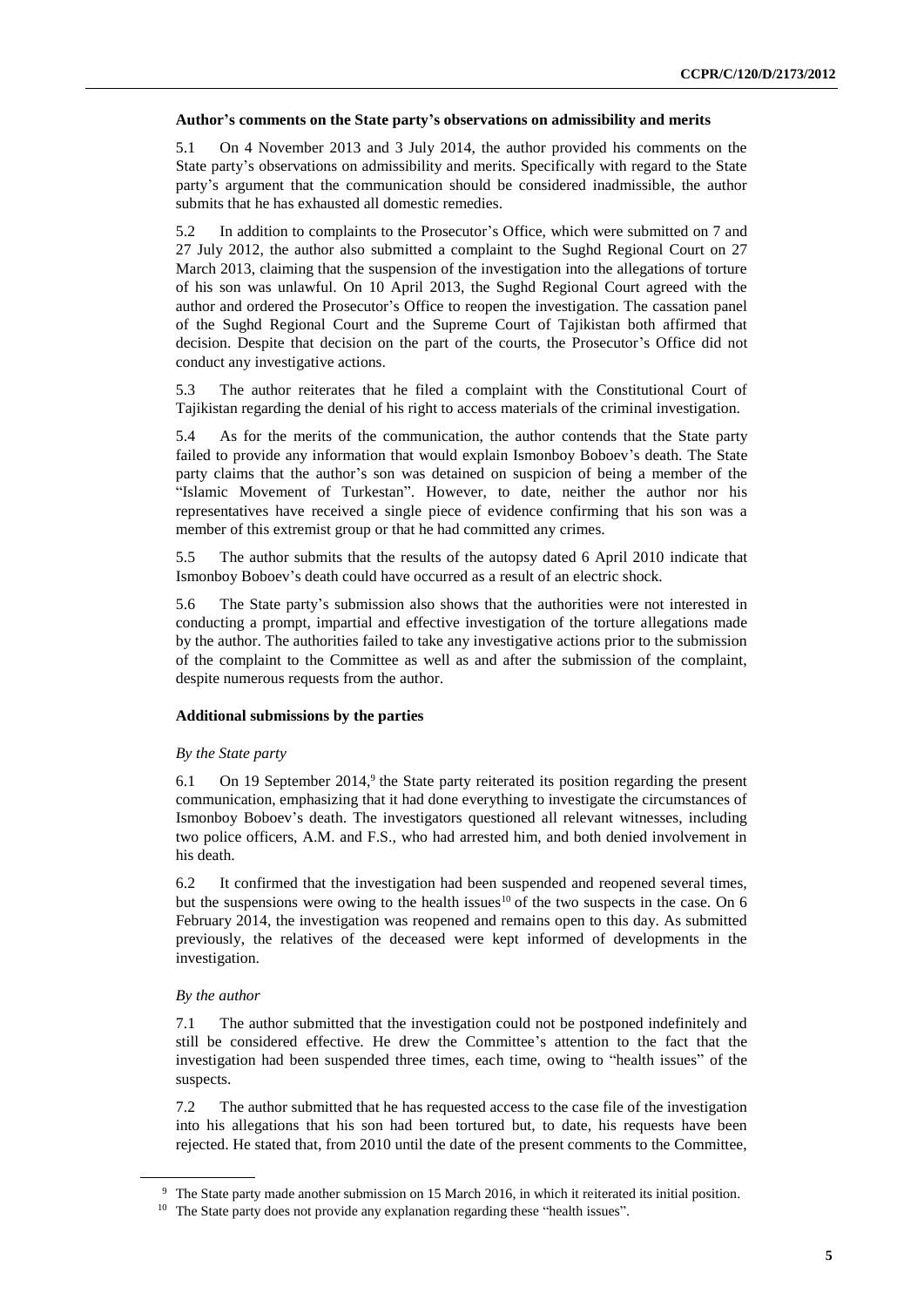he has been submitting complaints to the Prosecutor's Office and all have been either ignored or rejected.

#### **Issues and proceedings before the Committee**

#### *Consideration of admissibility*

8.1 Before considering any claims contained in a communication, the Committee must decide, in accordance with rule 93 of its rules of procedure, whether it is admissible under the Optional Protocol.

8.2 The Committee has ascertained, as required under article 5 (2) (a) of the Optional Protocol, that the same matter is not being examined under another procedure of international investigation or settlement.

8.3 The Committee takes note of the State party's argument that the author failed to exhaust all available domestic remedies owing to the fact that there is an ongoing investigation into the allegations of torture resulting in death. The Committee recalls its jurisprudence that the State party "cannot avoid the Human Rights Committee's review of a communication merely by claiming an ongoing investigation" <sup>11</sup> and without providing any details of the ongoing investigation, its results or prospects and estimated date of completion. Under the present circumstances and considering that seven years have passed since Ismonboy Boboev's death, the Committee considers that domestic remedies have been unreasonably prolonged.<sup>12</sup> The Committee accordingly finds that article 5 (2) (b) of the Optional Protocol does not preclude it from considering the communication.

8.4 In the Committee's view, for the purposes of admissibility, the author has sufficiently substantiated his claims under articles 6 (1) and 7, separately and in conjunction with article 2 (3), of the Covenant with regard to his and his son's rights, and in relation to access to information contained in the investigation file. It therefore declares the communication admissible and proceeds with its consideration of the merits.

#### *Consideration of the merits*

9.1 The Committee has considered the present communication in the light of all the information submitted by the parties, in accordance with article 5 (1) of the Optional Protocol.

9.2 The Committee notes the author's claim that his son died as a result of the illtreatment and torture he suffered in police custody. The Committee also notes that two autopsies were performed and the second autopsy, dated 6 April 2010, indicated that the cause of death could have been an electric shock. The State party denies those allegations, without providing an alternative plausible explanation of the circumstances of Ismonboy Boboev's death or explaining the so-called "light bodily injuries" or supporting its position with proper documentary evidence. The Committee observes that the State party failed to furnish it with any results of the investigation into Mr. Boboev's death. For example, the State party claims to have questioned witnesses, including two suspects, but has not provided the results of the questioning. It is also not clear to the Committee whether the State party's authorities questioned the author of the present communication, who witnessed his son's body bearing multiple signs of torture.

9.3 The Committee further notes the author's claim that the use of ill-treatment and torture on his son lead to the arbitrary deprivation of his son's life and his reference to the Committee's general comment No. 6 on the right to life. The Committee recalls its jurisprudence, according to which, States parties, by arresting and detaining individuals,

<sup>11</sup> See communication No. 1820/2008, *Krasovskaya and Krasovskaya v. Belarus,* Views adopted on 26 March 2012, para. 7.4.

<sup>12</sup> See, inter alia, communications No. 1560/2007, *Marcellana and Gumanoy v. Philippines*, Views adopted on 30 October 2008, para. 6.2; No. 1250/2004, *Rajapakse v. Sri Lanka*, Views adopted on 14 July 2006, paras. 6.1-6.2; and No. 992/2001, *Bousroual v. Algeria*, Views adopted on 30 March 2006, para. 8.3.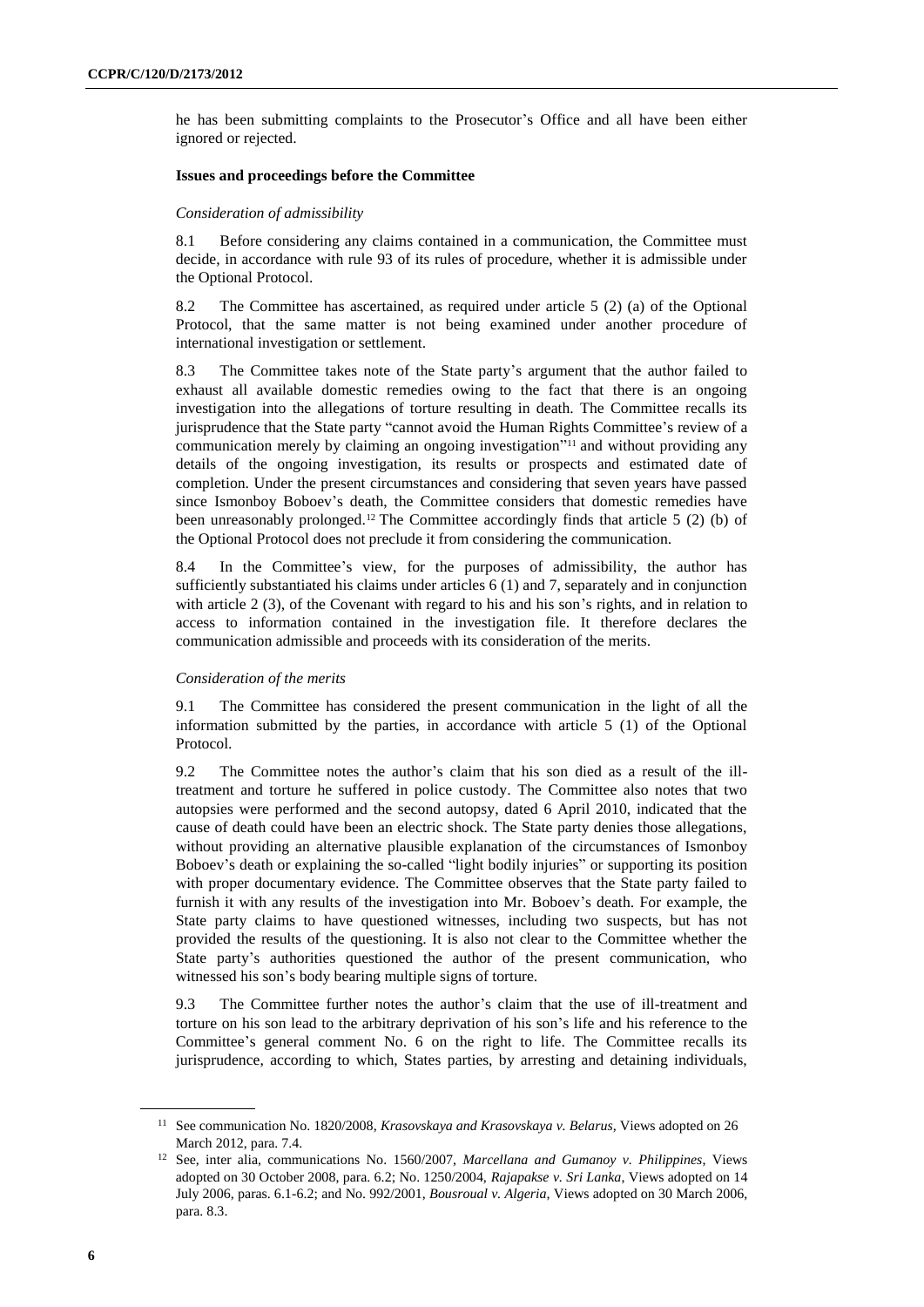take the responsibility to care for their life,<sup>13</sup> and that criminal investigation and subsequent prosecution are necessary remedies for violations of human rights such as those protected by article 6 of the Covenant.<sup>14</sup> The Committee also recalls its general comment No. 31, in which it stated that, where investigations reveal violations of certain Covenant rights, such as those protected under articles 6 and 7, States parties must ensure that those responsible are brought to justice. Although the obligation to bring to justice those responsible for a violation of articles 6 and 7 is an obligation of means, not of result,<sup>15</sup> States parties have a duty to investigate, in good faith and in a prompt and thorough manner, all allegations of serious violations of the Covenant that are made against it and its authorities.

9.4 The Committee further recalls that the burden of proof in relation to factual questions cannot rest on the author of the communication alone, especially considering that the author and the State party do not always have equal access to evidence and that frequently the State party alone has access to relevant information.<sup>16</sup> In that regard, the Committee notes, in particular, that the authorities refused to provide the author access to the case files of the investigation.

9.5 The Committee concludes that, in the light of the State party's inability to rely on an adequate and conclusive investigation to rebut the author's allegations that his son died as a result of torture that he sustained while in custody, and in the light of the information contained in the second autopsy report, which is consistent with the author's version of the events, there has been a violation<sup>17</sup> of articles 6 (1) and 7 of the Covenant with regard to the rights of the author's son.<sup>18</sup>

9.6 As to the author's claims under article 2 (3), read in conjunction with articles 6 (1) and 7, of the Covenant that the State party failed in its obligation to properly investigate his son's death and his own allegations of torture and to take appropriate remedial measures, the Committee recalls its consistent jurisprudence that criminal investigation and consequential prosecution are necessary remedies for violations of human rights such as those protected by articles 6 (1) and 7 of the Covenant.<sup>19</sup> The Committee notes that the investigation into the allegations of torture and the subsequent death of Ismonboy Boboev was not carried out promptly and effectively, and while two suspects were identified, the investigation itself was suspended three times owing to the suspects' "health issues". No further explanations were provided in that respect.<sup>20</sup> The Committee also notes that the author requested information regarding the investigation into the torture and subsequent death of his son, and that such requests were denied.<sup>21</sup> It emphasizes that, when the case file

<sup>13</sup> See communication No. 763/1997, *Lantsova v. Russian Federation*, Views adopted on 26 March 2002, para. 9.2.

<sup>14</sup> See *Sathasivam and Saraswathi v. Sri Lanka*, para. 6.4; and communication No. 1275/2004, *Umetaliev and Tashtanbekova v. Kyrgyzstan*, Views adopted on 30 October 2008, para. 9.2.

<sup>15</sup> See communications Nos. 1917/2009-1918/2009, 1925/2009 and 1953/2010, *Prutina et al. v. Bosnia and Herzegovina,* Views adopted on 28 March 2013, para. 9.5.

<sup>16</sup> See communications No. 30/1978, *Lewenhoff and de Bleier v. Uruguay*, Views adopted on 29 March 1982, para. 13.3; and No. 84/1981, *Dermit v. Uruguay*, Views adopted on 21 October 1982, para. 9.6.

<sup>17</sup> See communication No. 962/2001, *Mulezi v. Democratic Republic of the Congo*, Views adopted on 8 July 2004, para. 5.4.

<sup>18</sup> See *Sathasivam and Sarawathi v. Sri Lanka*, para. 6.2; communications No. 1186/2003, *Titiahonjo v. Cameroon*, Views adopted on 26 October 2007, para. 6.2; No. 888/1999, *Telitsina v. Russian Federation*, Views adopted on 29 March 2004, para. 7.6; and *Dermit v. Uruguay*, para. 9.2.

<sup>&</sup>lt;sup>19</sup> See the Committee's general comment No. 20 (1992) on the prohibition of torture or other cruel, inhuman or degrading treatment or punishment, para. 14, and its general comment No. 31, para. 18.

<sup>&</sup>lt;sup>20</sup> In *Eshonov v. Uzbekistan*, the Committee also noted the necessity of pursuing "investigations through an independent commission of inquiry or similar procedure" in cases of torture allegations, if "established investigative procedures are inadequate".

<sup>&</sup>lt;sup>21</sup> The Committee recalls the provisions of The Minnesota Protocol on the Investigation of Potentially Unlawful Death (2016), according to which, "the participation of the family members or other close relatives of a deceased or disappeared person is an important element of an effective investigation", and that the State parties "must enable all close relatives to participate effectively in the investigation, though without compromising its integrity" (para. 35).